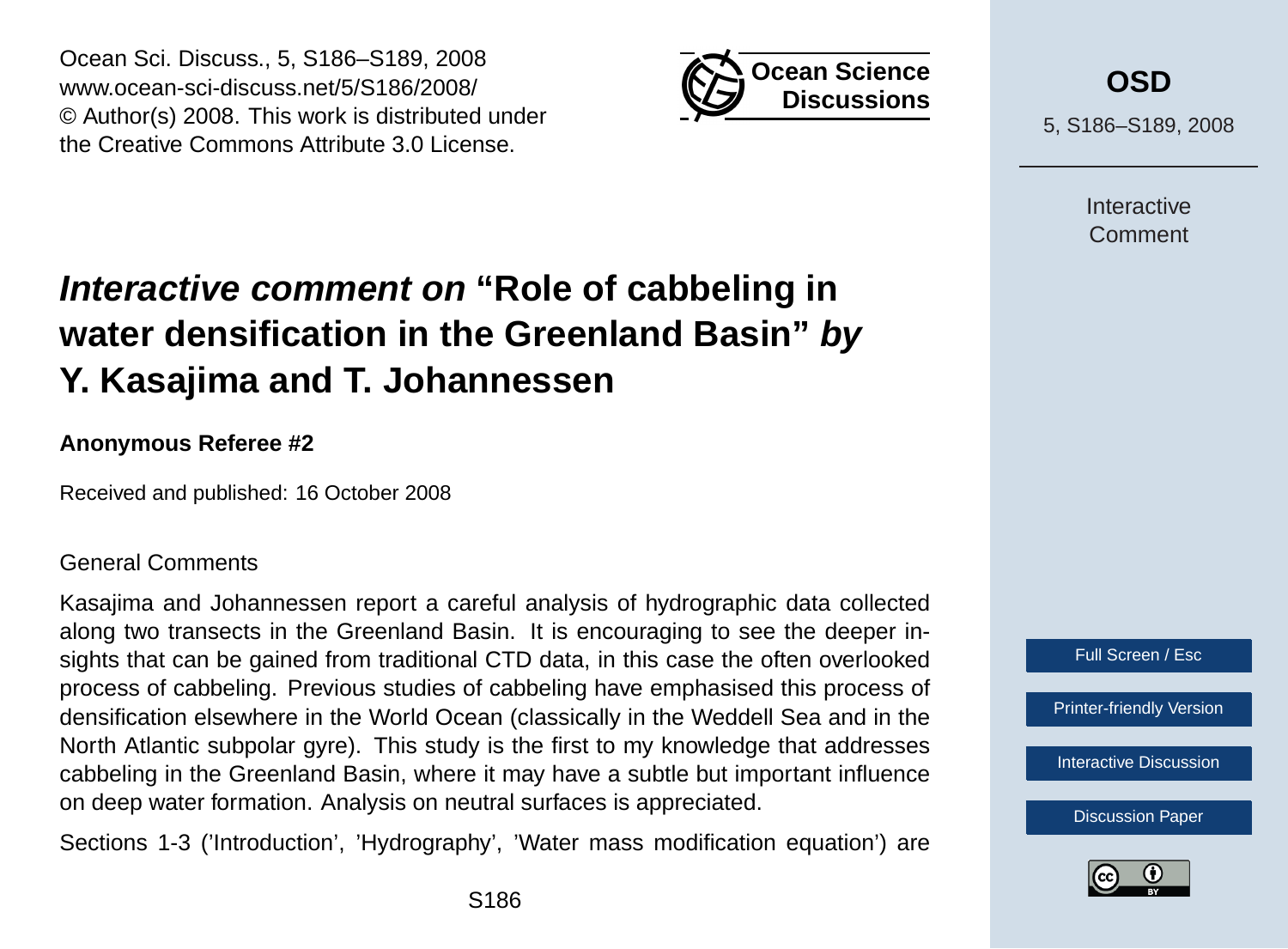clear, and I have very few specific comments on these. I provide more substantive comments on Section 4, 'Cabbeling mixing in the Greenland Basin'. While Section 4.1 is clear, Sections 4.2 and 4.3 should be somewhat clarified, in terms of both methodology and interpretation. I am particularly concerned that a misunderstanding may have arisen in regard to 'integrated formation rate', although the authors may convince me otherwise. Section 5, 'Concluding remarks', could also be both clearer and more in depth, and the closing remark is rather weak. My recommendation is that the paper is acceptable for publication in Ocean Science after minor revisions and/or convincing rebuttal of my specific comments.

#### Specific Comments

1. p.516, lines 7-9 - The authors briefly consider the 'effective diffusivity averaged over the whole Greenland Sea' (due to cabbeling). How was this calculation undertaken? With a comprehensive temperature and salinity dataset? Or is this a 'back of envelope' calculation? Please clarify.

2. pp.517-518 and Fig. 8 - The authors introduce a 'ratio of the temperature gradient to buoyancy', but the numerator and denominator have different units, which is confusing to me (and should at least be clarified in the figure - see technical comment). I would prefer some measure of the relative influence on cabbeling velocity of variations in these two influences. Can the authors otherwise justify this ratio and substantiate what it means?

3. p.519, lines 3-6 - To get volume transport, cabbeling velocity is 'averaged over neutral surface in each frontal area'. This is confusing to me, although Table 3 seems relevant - the last column is 'vertical expansion'. Does this correspond to 'frontal area'? In that case, the area is in the zonal-vertical plane. What therefore is the meaning of the corresponding formation rates? The cabbeling velocity is orientated in the vertical sense, so an appropriate area, for transformation and formation rate, should be frontal width x frontal length (from climatology?). Can the authors clarify what they are intro-

# **[OSD](http://www.ocean-sci-discuss.net)**

5, S186–S189, 2008

Interactive Comment



[Printer-friendly Version](http://www.ocean-sci-discuss.net/5/S186/2008/osd-5-S186-2008-print.pdf)

[Interactive Discussion](http://www.ocean-sci-discuss.net/5/507/2008/osd-5-507-2008-discussion.html)

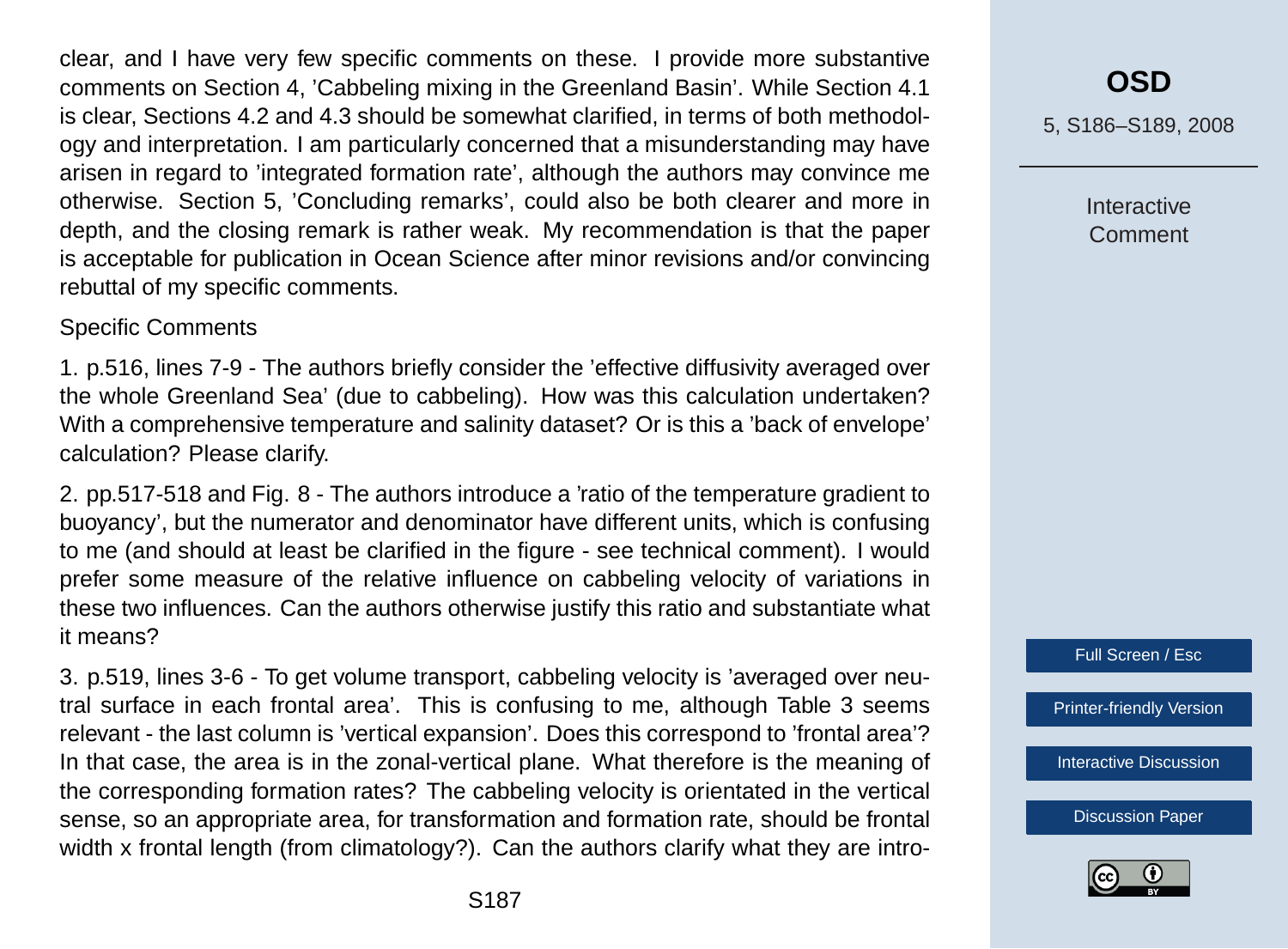ducing here. Some further equations may help with any clarification of volume fluxes and formation rates.

4. p.519, lines 10-14 - The authors should further explain that the thinning or formation of different layers corresponds to a vertical divergence or convergence of cabbeling velocity with respect to increasing depth. In the 1-D context (bearing in mind specific comment 3), it would perhaps be more natural to define thinning or thickening of layers (in m per year). What is meant by 100˜240 m3/day?

5. p.519, line 19 - How can there be an integrated formation rate of 123 m3/day? Volume must be conserved. The authors should clarify (if this is what they mean) that there is a net gain, at this rate, of a dense water mass at the expense of a lighter (overlying) water mass. This seems subsequently obvious for the other three fronts, as the integrated formation rate is effectively zero (as it should be)!

6. p.521, lines 2-4 - I contend that the downward transport by cabbeling mixing at SB is not 'remarkable' (other than the local strength), as this happens at all four fronts - in each case the role of cabbeling mixing is indeed to change buoyancy, but downward transport is ubiquitous at all four fronts.

### Technical Comments

- 1. Abstract clarify what is meant by a NAW production of 123 m3/day (see also previous comments on methodology and interpretation
- 2. p.513, line 25 quantify 'the largest part (˜54%)'
- 3. p.513, line 29 clarify 'and an additional ˜30% of the total water volume'
- 4. p.514, line 1 Cite Table 2 (rather than Table 4)?
- 5. p.514, line 19 clarify 'therefore only water properties'
- 6. p.514, line 13 clarify 'an equation of e, the vertical velocity'

5, S186–S189, 2008

**Interactive** Comment

Full Screen / Esc

[Printer-friendly Version](http://www.ocean-sci-discuss.net/5/S186/2008/osd-5-S186-2008-print.pdf)

[Interactive Discussion](http://www.ocean-sci-discuss.net/5/507/2008/osd-5-507-2008-discussion.html)